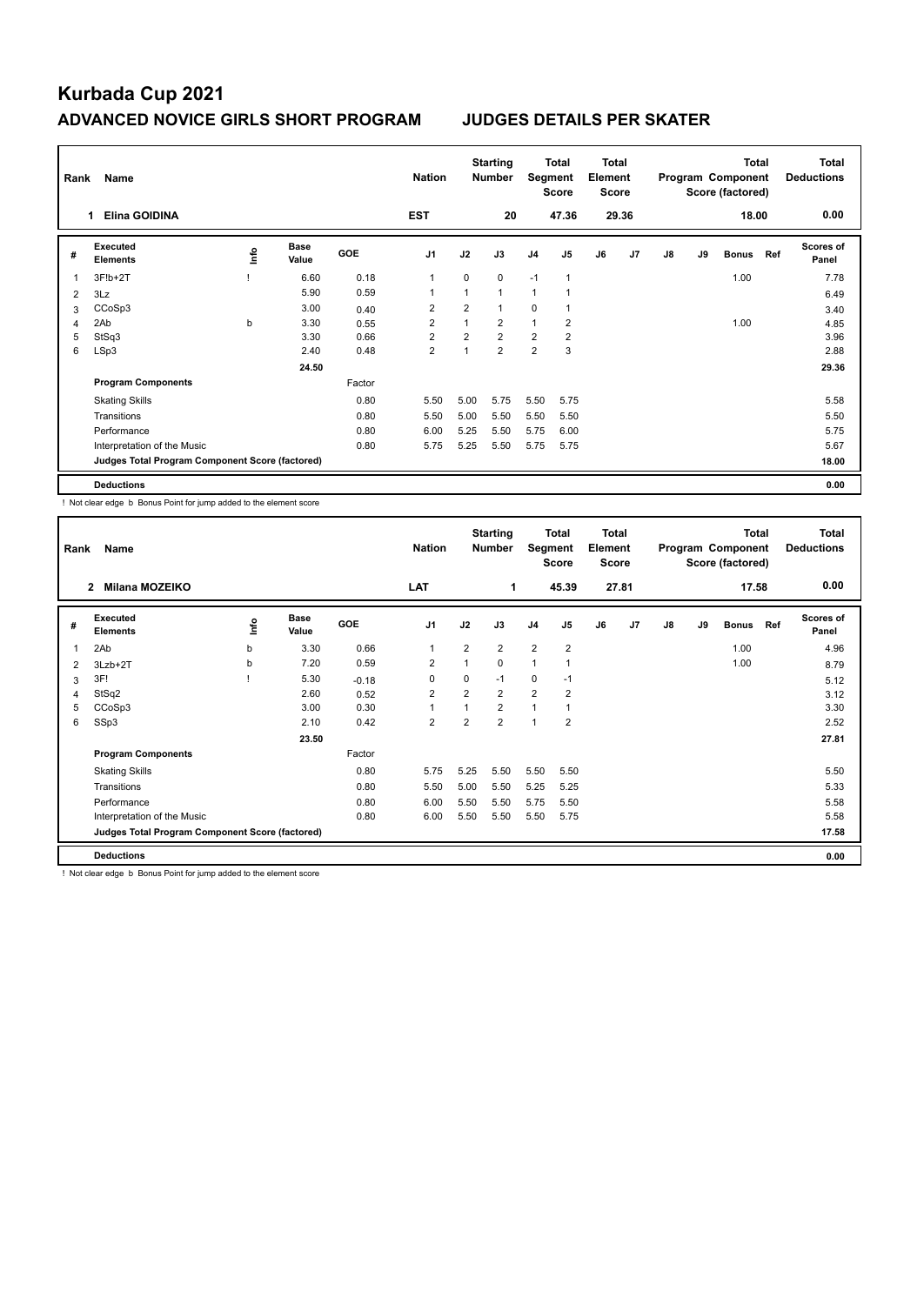| Rank | Name                                            |    |                      |         | <b>Nation</b>  |          | <b>Starting</b><br><b>Number</b> | Segment        | Total<br><b>Score</b> | Total<br>Element<br>Score |                |    |    | <b>Total</b><br>Program Component<br>Score (factored) |     | <b>Total</b><br><b>Deductions</b> |
|------|-------------------------------------------------|----|----------------------|---------|----------------|----------|----------------------------------|----------------|-----------------------|---------------------------|----------------|----|----|-------------------------------------------------------|-----|-----------------------------------|
|      | <b>Kira BARANOVSKA</b><br>3                     |    |                      |         | LAT            |          | 22                               |                | 41.22                 |                           | 25.96          |    |    | 15.26                                                 |     | 0.00                              |
| #    | Executed<br><b>Elements</b>                     | ۴ů | <b>Base</b><br>Value | GOE     | J <sub>1</sub> | J2       | J3                               | J <sub>4</sub> | J <sub>5</sub>        | J6                        | J <sub>7</sub> | J8 | J9 | <b>Bonus</b>                                          | Ref | <b>Scores of</b><br>Panel         |
| 1    | 3Lob+2T                                         | b  | 6.20                 | $-0.98$ | $-1$           | $-2$     | $-3$                             | $-2$           | $-2$                  |                           |                |    |    | 1.00                                                  |     | 6.22                              |
| 2    | 3Lz                                             |    | 5.90                 | 0.59    | $\mathbf{1}$   | 1        | 1                                | $\mathbf{1}$   | $\overline{2}$        |                           |                |    |    |                                                       |     | 6.49                              |
| 3    | LSp3                                            |    | 2.40                 | 0.24    |                |          |                                  | $\overline{2}$ | 1                     |                           |                |    |    |                                                       |     | 2.64                              |
| 4    | 2Ab                                             | b  | 3.30                 | 0.44    |                | 1        | 1                                | $\overline{2}$ | $\overline{2}$        |                           |                |    |    | 1.00                                                  |     | 4.74                              |
| 5    | StSq2                                           |    | 2.60                 | 0.17    |                | $\Omega$ | 0                                | $\overline{1}$ | 1                     |                           |                |    |    |                                                       |     | 2.77                              |
| 6    | CCoSp3                                          |    | 3.00                 | 0.10    | $\mathbf 0$    | $\Omega$ | 0                                | 1              | 1                     |                           |                |    |    |                                                       |     | 3.10                              |
|      |                                                 |    | 23.40                |         |                |          |                                  |                |                       |                           |                |    |    |                                                       |     | 25.96                             |
|      | <b>Program Components</b>                       |    |                      | Factor  |                |          |                                  |                |                       |                           |                |    |    |                                                       |     |                                   |
|      | <b>Skating Skills</b>                           |    |                      | 0.80    | 5.00           | 5.00     | 4.50                             | 5.00           | 5.00                  |                           |                |    |    |                                                       |     | 5.00                              |
|      | Transitions                                     |    |                      | 0.80    | 4.50           | 4.50     | 4.25                             | 4.75           | 4.75                  |                           |                |    |    |                                                       |     | 4.58                              |
|      | Performance                                     |    |                      | 0.80    | 5.00           | 4.50     | 4.25                             | 5.00           | 5.00                  |                           |                |    |    |                                                       |     | 4.83                              |
|      | Interpretation of the Music                     |    |                      | 0.80    | 5.25           | 4.50     | 4.25                             | 4.75           | 4.75                  |                           |                |    |    |                                                       |     | 4.67                              |
|      | Judges Total Program Component Score (factored) |    |                      |         |                |          |                                  |                |                       |                           |                |    |    |                                                       |     | 15.26                             |
|      | <b>Deductions</b>                               |    |                      |         |                |          |                                  |                |                       |                           |                |    |    |                                                       |     | 0.00                              |

b Bonus Point for jump added to the element score

| Rank | Name                                            |         |                      |         | <b>Nation</b>  |                | <b>Starting</b><br><b>Number</b> | Segment        | Total<br>Score          | Total<br>Element<br><b>Score</b> |                |    |    | <b>Total</b><br>Program Component<br>Score (factored) |     | Total<br><b>Deductions</b> |
|------|-------------------------------------------------|---------|----------------------|---------|----------------|----------------|----------------------------------|----------------|-------------------------|----------------------------------|----------------|----|----|-------------------------------------------------------|-----|----------------------------|
|      | <b>Emelie-Louise RINNE</b><br>4                 |         |                      |         | <b>EST</b>     |                | 14                               |                | 39.01                   |                                  | 23.31          |    |    | 16.20                                                 |     | $-0.50$                    |
| #    | Executed<br><b>Elements</b>                     | lnfo    | <b>Base</b><br>Value | GOE     | J <sub>1</sub> | J2             | J3                               | J <sub>4</sub> | J <sub>5</sub>          | J6                               | J <sub>7</sub> | J8 | J9 | <b>Bonus</b>                                          | Ref | <b>Scores of</b><br>Panel  |
| 1    | 2Ab                                             | b       | 3.30                 | 0.11    | 0              | 1              | 0                                | $\mathbf 0$    | 1                       |                                  |                |    |    | 1.00                                                  |     | 4.41                       |
| 2    | 3Lzb+2T                                         | b       | 7.20                 | 0.59    | 1              | 1              | 1                                | $\overline{1}$ | 1                       |                                  |                |    |    | 1.00                                                  |     | 8.79                       |
| 3    | CCoSp3                                          |         | 3.00                 | 0.30    |                |                |                                  | $\overline{2}$ | 1                       |                                  |                |    |    |                                                       |     | 3.30                       |
| 4    | $3F$ $\leq$                                     | $\prec$ | 4.24                 | $-2.12$ | $-5$           | $-5$           | $-5$                             | $-5$           | -5                      |                                  |                |    |    |                                                       |     | 2.12                       |
| 5    | StSq2                                           |         | 2.60                 | 0.00    | 1              | $\Omega$       | 0                                | $\Omega$       | 0                       |                                  |                |    |    |                                                       |     | 2.60                       |
| 6    | LSp2                                            |         | 1.90                 | 0.19    | $\mathbf{1}$   | $\overline{1}$ | 0                                | 1              | $\overline{\mathbf{c}}$ |                                  |                |    |    |                                                       |     | 2.09                       |
|      |                                                 |         | 22.24                |         |                |                |                                  |                |                         |                                  |                |    |    |                                                       |     | 23.31                      |
|      | <b>Program Components</b>                       |         |                      | Factor  |                |                |                                  |                |                         |                                  |                |    |    |                                                       |     |                            |
|      | <b>Skating Skills</b>                           |         |                      | 0.80    | 5.25           | 4.75           | 5.25                             | 5.25           | 5.50                    |                                  |                |    |    |                                                       |     | 5.25                       |
|      | Transitions                                     |         |                      | 0.80    | 4.75           | 4.50           | 5.00                             | 4.75           | 5.00                    |                                  |                |    |    |                                                       |     | 4.83                       |
|      | Performance                                     |         |                      | 0.80    | 5.00           | 4.75           | 5.00                             | 5.00           | 5.00                    |                                  |                |    |    |                                                       |     | 5.00                       |
|      | Interpretation of the Music                     |         |                      | 0.80    | 5.25           | 4.75           | 5.25                             | 5.00           | 5.25                    |                                  |                |    |    |                                                       |     | 5.17                       |
|      | Judges Total Program Component Score (factored) |         |                      |         |                |                |                                  |                |                         |                                  |                |    |    |                                                       |     | 16.20                      |
|      | <b>Deductions</b>                               |         | Falls:               | $-0.50$ |                |                |                                  |                |                         |                                  |                |    |    |                                                       |     | $-0.50$                    |

< Under-rotated jump ! Not clear edge b Bonus Point for jump added to the element score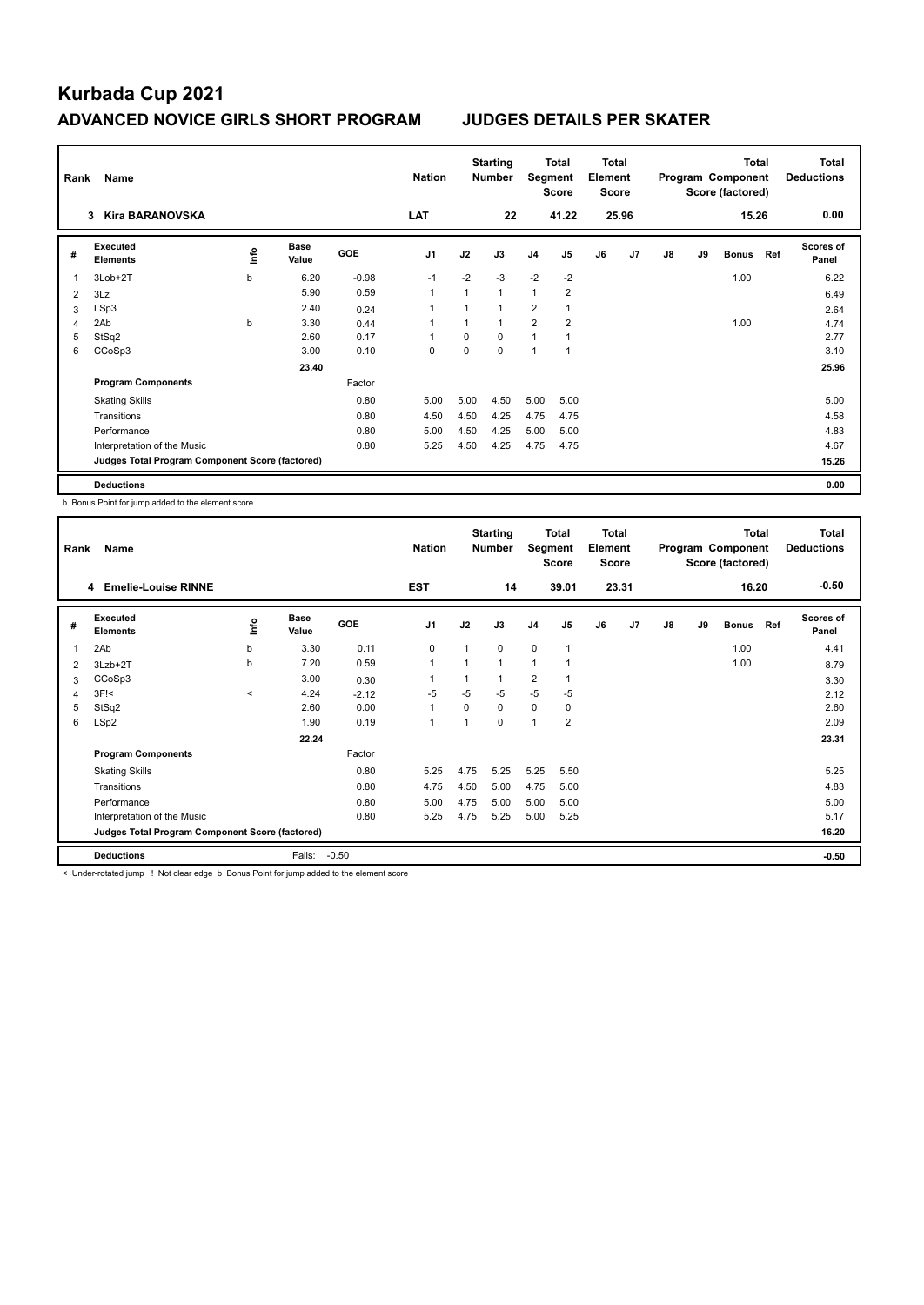| Rank | Name                                            |      |                      |         | <b>Nation</b>  |          | <b>Starting</b><br><b>Number</b> | Segment        | Total<br><b>Score</b>   | <b>Total</b><br>Element<br><b>Score</b> |                |    |    | <b>Total</b><br>Program Component<br>Score (factored) |     | <b>Total</b><br><b>Deductions</b> |
|------|-------------------------------------------------|------|----------------------|---------|----------------|----------|----------------------------------|----------------|-------------------------|-----------------------------------------|----------------|----|----|-------------------------------------------------------|-----|-----------------------------------|
|      | <b>Karina INNOS</b><br>5                        |      |                      |         | <b>FIN</b>     |          | 7                                |                | 35.03                   |                                         | 20.11          |    |    | 15.42                                                 |     | $-0.50$                           |
| #    | Executed<br><b>Elements</b>                     | lnfo | <b>Base</b><br>Value | GOE     | J <sub>1</sub> | J2       | J3                               | J <sub>4</sub> | J <sub>5</sub>          | J6                                      | J <sub>7</sub> | J8 | J9 | <b>Bonus</b>                                          | Ref | <b>Scores of</b><br>Panel         |
| 1    | 2Ab                                             | b    | 3.30                 | 0.11    | 1              | 0        | 1                                | $\mathbf 0$    | 0                       |                                         |                |    |    | 1.00                                                  |     | 4.41                              |
| 2    | 3S                                              |      | 4.30                 | $-2.15$ | -5             | $-5$     | $-5$                             | $-5$           | $-5$                    |                                         |                |    |    |                                                       |     | 2.15                              |
| 3    | CSp3                                            |      | 2.30                 | 0.38    | $\overline{1}$ |          | $\overline{2}$                   | $\overline{2}$ | $\overline{\mathbf{c}}$ |                                         |                |    |    |                                                       |     | 2.68                              |
| 4    | 2Lz+2Lo                                         |      | 3.80                 | 0.14    | 1              | $\Omega$ | $\mathbf{1}$                     | $\Omega$       |                         |                                         |                |    |    |                                                       |     | 3.94                              |
| 5    | CCoSp3                                          |      | 3.00                 | 0.30    | 1              |          | $\Omega$                         | $\overline{2}$ |                         |                                         |                |    |    |                                                       |     | 3.30                              |
| 6    | StSq3                                           |      | 3.30                 | 0.33    | $\overline{2}$ |          | $\mathbf 1$                      | $\mathbf 1$    | 1                       |                                         |                |    |    |                                                       |     | 3.63                              |
|      |                                                 |      | 20.00                |         |                |          |                                  |                |                         |                                         |                |    |    |                                                       |     | 20.11                             |
|      | <b>Program Components</b>                       |      |                      | Factor  |                |          |                                  |                |                         |                                         |                |    |    |                                                       |     |                                   |
|      | <b>Skating Skills</b>                           |      |                      | 0.80    | 5.00           | 4.25     | 4.75                             | 5.00           | 5.00                    |                                         |                |    |    |                                                       |     | 4.92                              |
|      | Transitions                                     |      |                      | 0.80    | 4.75           | 4.00     | 4.50                             | 4.75           | 4.75                    |                                         |                |    |    |                                                       |     | 4.67                              |
|      | Performance                                     |      |                      | 0.80    | 4.75           | 4.50     | 4.75                             | 4.75           | 5.00                    |                                         |                |    |    |                                                       |     | 4.75                              |
|      | Interpretation of the Music                     |      |                      | 0.80    | 5.00           | 4.50     | 4.75                             | 5.25           | 5.00                    |                                         |                |    |    |                                                       |     | 4.92                              |
|      | Judges Total Program Component Score (factored) |      |                      |         |                |          |                                  |                |                         |                                         |                |    |    |                                                       |     | 15.42                             |
|      | <b>Deductions</b>                               |      | Falls:               | $-0.50$ |                |          |                                  |                |                         |                                         |                |    |    |                                                       |     | $-0.50$                           |

b Bonus Point for jump added to the element score

| Rank           | Name                                            |      |                      |            | <b>Nation</b>  |                | <b>Starting</b><br><b>Number</b> | Segment        | Total<br><b>Score</b> | <b>Total</b><br>Element<br><b>Score</b> |       |               |    | <b>Total</b><br>Program Component<br>Score (factored) |     | <b>Total</b><br><b>Deductions</b> |
|----------------|-------------------------------------------------|------|----------------------|------------|----------------|----------------|----------------------------------|----------------|-----------------------|-----------------------------------------|-------|---------------|----|-------------------------------------------------------|-----|-----------------------------------|
|                | Zlata RUDAKOVA<br>6                             |      |                      |            | LAT            |                | 17                               |                | 31.07                 |                                         | 17.11 |               |    | 13.96                                                 |     | 0.00                              |
| #              | <b>Executed</b><br><b>Elements</b>              | lnfo | <b>Base</b><br>Value | <b>GOE</b> | J <sub>1</sub> | J2             | J3                               | J <sub>4</sub> | J <sub>5</sub>        | J6                                      | J7    | $\mathsf{J}8$ | J9 | <b>Bonus</b>                                          | Ref | <b>Scores of</b><br>Panel         |
| 1              | 2Ab                                             | b    | 3.30                 | 0.00       | 0              | $\Omega$       | 0                                | $\Omega$       | 0                     |                                         |       |               |    | 1.00                                                  |     | 4.30                              |
| $\overline{2}$ | 2F                                              |      | 1.80                 | 0.18       | $\mathbf{1}$   | $\overline{ }$ | 0                                | $\mathbf{1}$   | 1                     |                                         |       |               |    |                                                       |     | 1.98                              |
| 3              | CSp3                                            |      | 2.30                 | 0.23       | 1              |                | 0                                | $\mathbf{1}$   | 1                     |                                         |       |               |    |                                                       |     | 2.53                              |
| 4              | $2Lz+2T$                                        |      | 3.40                 | 0.00       | $\Omega$       | $\Omega$       | 0                                | $\Omega$       | 0                     |                                         |       |               |    |                                                       |     | 3.40                              |
| 5              | StSq1                                           |      | 1.80                 | 0.00       | 0              |                | 0                                | $\mathbf 0$    | 0                     |                                         |       |               |    |                                                       |     | 1.80                              |
| 6              | CCoSp3                                          |      | 3.00                 | 0.10       | $\mathbf{1}$   |                | $-1$                             | 0              | 0                     |                                         |       |               |    |                                                       |     | 3.10                              |
|                |                                                 |      | 15.60                |            |                |                |                                  |                |                       |                                         |       |               |    |                                                       |     | 17.11                             |
|                | <b>Program Components</b>                       |      |                      | Factor     |                |                |                                  |                |                       |                                         |       |               |    |                                                       |     |                                   |
|                | <b>Skating Skills</b>                           |      |                      | 0.80       | 4.75           | 4.25           | 3.75                             | 4.50           | 4.50                  |                                         |       |               |    |                                                       |     | 4.42                              |
|                | Transitions                                     |      |                      | 0.80       | 4.25           | 4.00           | 3.50                             | 4.25           | 4.25                  |                                         |       |               |    |                                                       |     | 4.17                              |
|                | Performance                                     |      |                      | 0.80       | 4.50           | 4.25           | 3.75                             | 4.50           | 4.50                  |                                         |       |               |    |                                                       |     | 4.42                              |
|                | Interpretation of the Music                     |      |                      | 0.80       | 4.50           | 4.50           | 3.75                             | 4.25           | 4.50                  |                                         |       |               |    |                                                       |     | 4.42                              |
|                | Judges Total Program Component Score (factored) |      |                      |            |                |                |                                  |                |                       |                                         |       |               |    |                                                       |     | 13.96                             |
|                | <b>Deductions</b>                               |      |                      |            |                |                |                                  |                |                       |                                         |       |               |    |                                                       |     | 0.00                              |

b Bonus Point for jump added to the element score

| Rank | Name                                            |      |                      |            | <b>Nation</b>  |                | <b>Starting</b><br><b>Number</b> | Segment        | <b>Total</b><br><b>Score</b> | <b>Total</b><br>Element<br><b>Score</b> |       |    |    | Total<br>Program Component<br>Score (factored) | Total<br><b>Deductions</b> |
|------|-------------------------------------------------|------|----------------------|------------|----------------|----------------|----------------------------------|----------------|------------------------------|-----------------------------------------|-------|----|----|------------------------------------------------|----------------------------|
|      | Paula BELEVICA<br>7                             |      |                      |            | LAT            |                | 11                               |                | 30.87                        |                                         | 15.71 |    |    | 15.66                                          | $-0.50$                    |
| #    | <b>Executed</b><br><b>Elements</b>              | ١nf٥ | <b>Base</b><br>Value | <b>GOE</b> | J <sub>1</sub> | J2             | J3                               | J <sub>4</sub> | J <sub>5</sub>               | J6                                      | J7    | J8 | J9 | Ref                                            | Scores of<br>Panel         |
| 1    | 2A                                              |      | 3.30                 | $-1.65$    | $-5$           | $-5$           | $-5$                             | $-5$           | $-5$                         |                                         |       |    |    |                                                | 1.65                       |
| 2    | $2F+2T$                                         |      | 3.10                 | 0.12       | $\mathbf{1}$   |                | $\mathbf{1}$                     | $\mathbf 0$    | 0                            |                                         |       |    |    |                                                | 3.22                       |
| 3    | CCoSp3                                          |      | 3.00                 | 0.20       |                |                | 0                                | 1              | 0                            |                                         |       |    |    |                                                | 3.20                       |
| 4    | 2Lz                                             |      | 2.10                 | 0.07       | $\mathbf 1$    | $\Omega$       | 1                                | 0              | 0                            |                                         |       |    |    |                                                | 2.17                       |
| 5    | StSq2                                           |      | 2.60                 | 0.35       | $\mathbf{1}$   | $\overline{2}$ | $\overline{2}$                   | $\mathbf{1}$   | 1                            |                                         |       |    |    |                                                | 2.95                       |
| 6    | SSp3                                            |      | 2.10                 | 0.42       | $\overline{2}$ | $\overline{2}$ | $\overline{2}$                   | 3              | $\overline{2}$               |                                         |       |    |    |                                                | 2.52                       |
|      |                                                 |      | 16.20                |            |                |                |                                  |                |                              |                                         |       |    |    |                                                | 15.71                      |
|      | <b>Program Components</b>                       |      |                      | Factor     |                |                |                                  |                |                              |                                         |       |    |    |                                                |                            |
|      | <b>Skating Skills</b>                           |      |                      | 0.80       | 4.75           | 5.00           | 5.00                             | 4.75           | 4.75                         |                                         |       |    |    |                                                | 4.83                       |
|      | Transitions                                     |      |                      | 0.80       | 4.50           | 5.00           | 4.75                             | 4.75           | 4.50                         |                                         |       |    |    |                                                | 4.67                       |
|      | Performance                                     |      |                      | 0.80       | 4.75           | 5.25           | 5.25                             | 5.00           | 4.50                         |                                         |       |    |    |                                                | 5.00                       |
|      | Interpretation of the Music                     |      |                      | 0.80       | 5.00           | 5.25           | 5.25                             | 5.00           | 4.75                         |                                         |       |    |    |                                                | 5.08                       |
|      | Judges Total Program Component Score (factored) |      |                      |            |                |                |                                  |                |                              |                                         |       |    |    |                                                | 15.66                      |
|      | <b>Deductions</b>                               |      | Falls:               | $-0.50$    |                |                |                                  |                |                              |                                         |       |    |    |                                                | $-0.50$                    |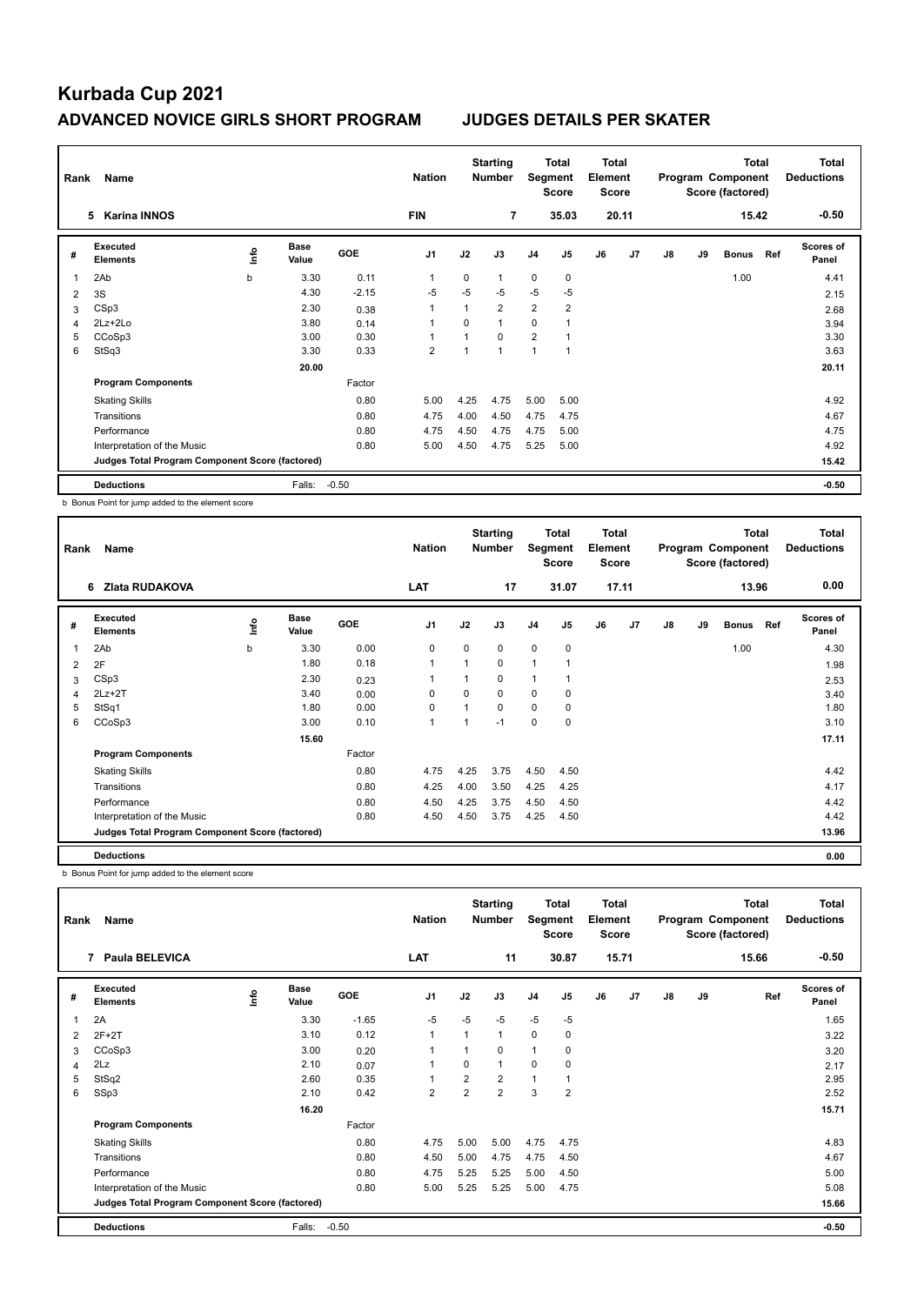| Rank | Name                                            |                |                      |         | <b>Nation</b>  |      | <b>Starting</b><br><b>Number</b> | Segment        | Total<br><b>Score</b> | <b>Total</b><br>Element<br><b>Score</b> |                |    |    | <b>Total</b><br>Program Component<br>Score (factored) | <b>Total</b><br><b>Deductions</b> |
|------|-------------------------------------------------|----------------|----------------------|---------|----------------|------|----------------------------------|----------------|-----------------------|-----------------------------------------|----------------|----|----|-------------------------------------------------------|-----------------------------------|
|      | <b>Linda DZERVE</b><br>8                        |                |                      |         | <b>LAT</b>     |      | 12                               |                | 29.52                 |                                         | 15.38          |    |    | 14.14                                                 | 0.00                              |
| #    | Executed<br><b>Elements</b>                     | $\frac{6}{10}$ | <b>Base</b><br>Value | GOE     | J <sub>1</sub> | J2   | J3                               | J <sub>4</sub> | J <sub>5</sub>        | J6                                      | J <sub>7</sub> | J8 | J9 | Ref                                                   | <b>Scores of</b><br>Panel         |
| 1    | 2A<                                             | $\prec$        | 2.64                 | $-0.79$ | $-2$           | $-3$ | $-3$                             | $-3$           | $-4$                  |                                         |                |    |    |                                                       | 1.85                              |
| 2    | $2Lz+2Lo$                                       |                | 3.80                 | $-0.07$ | $-1$           | $-1$ | 0                                | $\mathbf 0$    | 0                     |                                         |                |    |    |                                                       | 3.73                              |
| 3    | 2F                                              |                | 1.80                 | 0.18    | $\overline{1}$ |      | $\mathbf{1}$                     | 1              |                       |                                         |                |    |    |                                                       | 1.98                              |
| 4    | CCoSp2                                          |                | 2.50                 | 0.08    | 1              |      | $-1$                             | 0              | 0                     |                                         |                |    |    |                                                       | 2.58                              |
| 5    | StSq2                                           |                | 2.60                 | 0.26    | 1              |      | $\Omega$                         | $\mathbf{1}$   |                       |                                         |                |    |    |                                                       | 2.86                              |
| 6    | SSp3                                            |                | 2.10                 | 0.28    | 1              | 2    | $\overline{1}$                   | $\overline{2}$ | 0                     |                                         |                |    |    |                                                       | 2.38                              |
|      |                                                 |                | 15.44                |         |                |      |                                  |                |                       |                                         |                |    |    |                                                       | 15.38                             |
|      | <b>Program Components</b>                       |                |                      | Factor  |                |      |                                  |                |                       |                                         |                |    |    |                                                       |                                   |
|      | <b>Skating Skills</b>                           |                |                      | 0.80    | 4.50           | 4.50 | 4.25                             | 4.75           | 4.75                  |                                         |                |    |    |                                                       | 4.58                              |
|      | Transitions                                     |                |                      | 0.80    | 4.25           | 4.25 | 4.00                             | 4.25           | 4.25                  |                                         |                |    |    |                                                       | 4.25                              |
|      | Performance                                     |                |                      | 0.80    | 4.75           | 4.25 | 3.75                             | 4.50           | 4.50                  |                                         |                |    |    |                                                       | 4.42                              |
|      | Interpretation of the Music                     |                |                      | 0.80    | 4.50           | 4.50 | 3.75                             | 4.25           | 4.50                  |                                         |                |    |    |                                                       | 4.42                              |
|      | Judges Total Program Component Score (factored) |                |                      |         |                |      |                                  |                |                       |                                         |                |    |    |                                                       | 14.14                             |
|      | <b>Deductions</b>                               |                |                      |         |                |      |                                  |                |                       |                                         |                |    |    |                                                       | 0.00                              |

< Under-rotated jump

| Rank           | Name                                            |      |                      |         | <b>Nation</b>  |             | <b>Starting</b><br><b>Number</b> | Segment        | <b>Total</b><br><b>Score</b> | <b>Total</b><br>Element<br>Score |                |    |    | Total<br>Program Component<br>Score (factored) | <b>Total</b><br><b>Deductions</b> |
|----------------|-------------------------------------------------|------|----------------------|---------|----------------|-------------|----------------------------------|----------------|------------------------------|----------------------------------|----------------|----|----|------------------------------------------------|-----------------------------------|
|                | Natasa JERMOLICKA<br>9                          |      |                      |         | LAT            |             | 4                                |                | 29.51                        |                                  | 15.05          |    |    | 14.46                                          | 0.00                              |
| #              | Executed<br><b>Elements</b>                     | lnfo | <b>Base</b><br>Value | GOE     | J <sub>1</sub> | J2          | J3                               | J <sub>4</sub> | J <sub>5</sub>               | J6                               | J <sub>7</sub> | J8 | J9 | Ref                                            | <b>Scores of</b><br>Panel         |
| $\mathbf{1}$   | 2A<<                                            | <<   | 1.10                 | $-0.37$ | -3             | $-3$        | $-4$                             | $-3$           | $-4$                         |                                  |                |    |    |                                                | 0.73                              |
| $\overline{2}$ | $2F+2Lo$                                        |      | 3.50                 | 0.00    | 0              | $\mathbf 0$ | $\mathbf 0$                      | $\mathbf 0$    | 0                            |                                  |                |    |    |                                                | 3.50                              |
| 3              | CCoSp3                                          |      | 3.00                 | 0.40    | 2              |             | $\mathbf{1}$                     | $\overline{2}$ |                              |                                  |                |    |    |                                                | 3.40                              |
| 4              | 2Lz                                             |      | 2.10                 | 0.14    | 0              |             | $\Omega$                         | 1              |                              |                                  |                |    |    |                                                | 2.24                              |
| 5              | StSq2                                           |      | 2.60                 | 0.26    | 1              |             | $\mathbf{1}$                     | $\mathbf{1}$   |                              |                                  |                |    |    |                                                | 2.86                              |
| 6              | LSp3                                            |      | 2.40                 | $-0.08$ | $-1$           | $-1$        | $\Omega$                         | 0              | $\mathbf 0$                  |                                  |                |    |    |                                                | 2.32                              |
|                |                                                 |      | 14.70                |         |                |             |                                  |                |                              |                                  |                |    |    |                                                | 15.05                             |
|                | <b>Program Components</b>                       |      |                      | Factor  |                |             |                                  |                |                              |                                  |                |    |    |                                                |                                   |
|                | <b>Skating Skills</b>                           |      |                      | 0.80    | 4.25           | 4.25        | 4.75                             | 4.75           | 4.75                         |                                  |                |    |    |                                                | 4.58                              |
|                | Transitions                                     |      |                      | 0.80    | 4.00           | 4.25        | 4.50                             | 4.50           | 4.50                         |                                  |                |    |    |                                                | 4.42                              |
|                | Performance                                     |      |                      | 0.80    | 4.25           | 4.75        | 4.00                             | 4.75           | 4.50                         |                                  |                |    |    |                                                | 4.50                              |
|                | Interpretation of the Music                     |      |                      | 0.80    | 4.25           | 4.75        | 4.25                             | 4.75           | 4.75                         |                                  |                |    |    |                                                | 4.58                              |
|                | Judges Total Program Component Score (factored) |      |                      |         |                |             |                                  |                |                              |                                  |                |    |    |                                                | 14.46                             |
|                | <b>Deductions</b>                               |      |                      |         |                |             |                                  |                |                              |                                  |                |    |    |                                                | 0.00                              |

<< Downgraded jump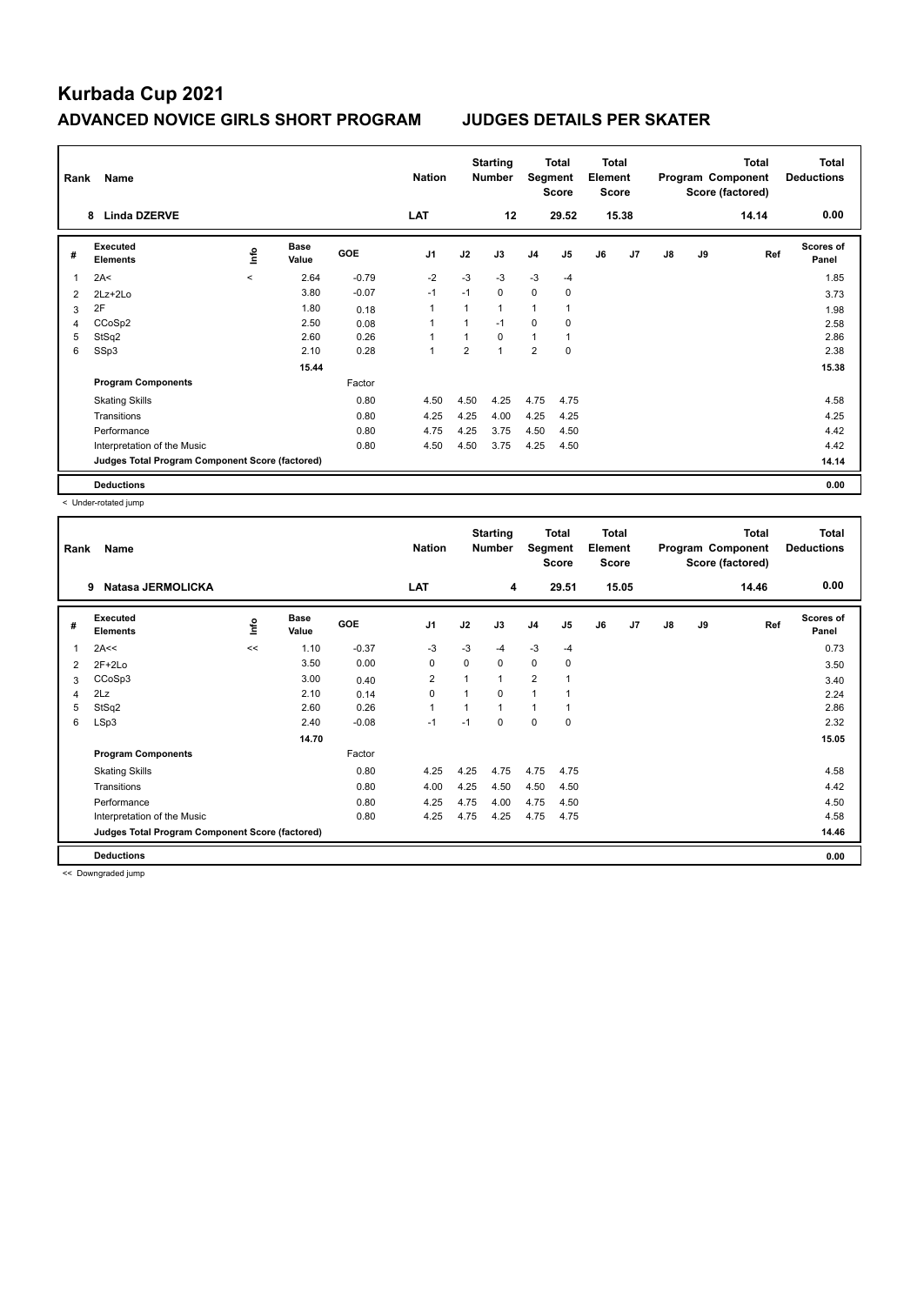| Rank | Name                                            |         |                      |            | <b>Nation</b>  |      | <b>Starting</b><br><b>Number</b> | Segment        | Total<br><b>Score</b> | <b>Total</b><br>Element<br><b>Score</b> |       |    |    | <b>Total</b><br>Program Component<br>Score (factored) | <b>Total</b><br><b>Deductions</b> |
|------|-------------------------------------------------|---------|----------------------|------------|----------------|------|----------------------------------|----------------|-----------------------|-----------------------------------------|-------|----|----|-------------------------------------------------------|-----------------------------------|
|      | <b>Ksenija HEIMANE</b><br>10                    |         |                      |            | <b>LAT</b>     |      | 8                                |                | 29.40                 |                                         | 15.30 |    |    | 14.60                                                 | $-0.50$                           |
| #    | <b>Executed</b><br><b>Elements</b>              | ۴ů      | <b>Base</b><br>Value | <b>GOE</b> | J <sub>1</sub> | J2   | J3                               | J <sub>4</sub> | J <sub>5</sub>        | J6                                      | J7    | J8 | J9 | Ref                                                   | <b>Scores of</b><br>Panel         |
| 1    | 3Lo<                                            | $\prec$ | 3.92                 | $-0.78$    | $-2$           | $-2$ | $-2$                             | $-3$           | $-2$                  |                                         |       |    |    |                                                       | 3.14                              |
| 2    | 2A<<                                            | <<      | 1.10                 | $-0.37$    | $-4$           | $-3$ | $-4$                             | $-3$           | $-3$                  |                                         |       |    |    |                                                       | 0.73                              |
| 3    | StSq2                                           |         | 2.60                 | 0.26       | 1              | 1    | 1                                | 1              |                       |                                         |       |    |    |                                                       | 2.86                              |
| 4    | LSp3                                            |         | 2.40                 | 0.32       | 1              |      | 3                                | 1              | $\overline{2}$        |                                         |       |    |    |                                                       | 2.72                              |
| 5    | $2Lz+2T$                                        |         | 3.40                 | $-1.05$    | $-5$           | $-5$ | $-5$                             | $-5$           | $-5$                  |                                         |       |    |    |                                                       | 2.35                              |
| 6    | CCoSp3                                          |         | 3.00                 | 0.50       | $\overline{1}$ | 1    | 3                                | $\overline{2}$ | $\overline{2}$        |                                         |       |    |    |                                                       | 3.50                              |
|      |                                                 |         | 16.42                |            |                |      |                                  |                |                       |                                         |       |    |    |                                                       | 15.30                             |
|      | <b>Program Components</b>                       |         |                      | Factor     |                |      |                                  |                |                       |                                         |       |    |    |                                                       |                                   |
|      | <b>Skating Skills</b>                           |         |                      | 0.80       | 4.75           | 4.50 | 4.50                             | 5.25           | 5.00                  |                                         |       |    |    |                                                       | 4.75                              |
|      | Transitions                                     |         |                      | 0.80       | 4.25           | 4.25 | 4.25                             | 4.75           | 4.75                  |                                         |       |    |    |                                                       | 4.42                              |
|      | Performance                                     |         |                      | 0.80       | 4.50           | 4.50 | 4.50                             | 4.75           | 4.50                  |                                         |       |    |    |                                                       | 4.50                              |
|      | Interpretation of the Music                     |         |                      | 0.80       | 4.50           | 4.50 | 4.50                             | 4.75           | 4.75                  |                                         |       |    |    |                                                       | 4.58                              |
|      | Judges Total Program Component Score (factored) |         |                      |            |                |      |                                  |                |                       |                                         |       |    |    |                                                       | 14.60                             |
|      | <b>Deductions</b>                               |         | Falls:               | $-0.50$    |                |      |                                  |                |                       |                                         |       |    |    |                                                       | $-0.50$                           |

< Under-rotated jump << Downgraded jump

| Rank | Name                                            |         |                      |         | <b>Nation</b>  |                | <b>Starting</b><br><b>Number</b> | Segment        | <b>Total</b><br><b>Score</b> | <b>Total</b><br>Element<br><b>Score</b> |                |    |    | <b>Total</b><br>Program Component<br>Score (factored) | <b>Total</b><br><b>Deductions</b> |
|------|-------------------------------------------------|---------|----------------------|---------|----------------|----------------|----------------------------------|----------------|------------------------------|-----------------------------------------|----------------|----|----|-------------------------------------------------------|-----------------------------------|
|      | <b>Jelizaveta DERECINA</b><br>11                |         |                      |         | LAT            |                | 6                                |                | 28.67                        |                                         | 15.85          |    |    | 13.32                                                 | $-0.50$                           |
| #    | Executed<br><b>Elements</b>                     | lnfo    | <b>Base</b><br>Value | GOE     | J <sub>1</sub> | J2             | J3                               | J <sub>4</sub> | J <sub>5</sub>               | J6                                      | J <sub>7</sub> | J8 | J9 | Ref                                                   | Scores of<br>Panel                |
|      | 3T                                              |         | 4.20                 | $-2.10$ | -5             | $-5$           | $-5$                             | $-5$           | $-5$                         |                                         |                |    |    |                                                       | 2.10                              |
| 2    | $3S<+2T$                                        | $\prec$ | 4.74                 | $-0.80$ | $-2$           | $-3$           | $-2$                             | $-2$           | $-3$                         |                                         |                |    |    |                                                       | 3.94                              |
| 3    | StSq2                                           |         | 2.60                 | 0.00    | 0              | $\Omega$       | 0                                | $\mathbf 0$    | 0                            |                                         |                |    |    |                                                       | 2.60                              |
| 4    | CCoSp3                                          |         | 3.00                 | 0.40    | 1              | $\overline{2}$ | $\mathbf{1}$                     | $\overline{2}$ | $\overline{1}$               |                                         |                |    |    |                                                       | 3.40                              |
| 5    | 1A                                              |         | 1.10                 | 0.07    | 0              |                | 1                                | $\Omega$       | 1                            |                                         |                |    |    |                                                       | 1.17                              |
| 6    | LSp3                                            |         | 2.40                 | 0.24    | $\mathbf{1}$   |                | 1                                | $\overline{1}$ | $\overline{1}$               |                                         |                |    |    |                                                       | 2.64                              |
|      |                                                 |         | 18.04                |         |                |                |                                  |                |                              |                                         |                |    |    |                                                       | 15.85                             |
|      | <b>Program Components</b>                       |         |                      | Factor  |                |                |                                  |                |                              |                                         |                |    |    |                                                       |                                   |
|      | <b>Skating Skills</b>                           |         |                      | 0.80    | 4.25           | 4.25           | 4.25                             | 4.75           | 4.50                         |                                         |                |    |    |                                                       | 4.33                              |
|      | Transitions                                     |         |                      | 0.80    | 4.00           | 4.00           | 3.75                             | 4.50           | 4.00                         |                                         |                |    |    |                                                       | 4.00                              |
|      | Performance                                     |         |                      | 0.80    | 4.00           | 4.00           | 3.75                             | 4.50           | 4.25                         |                                         |                |    |    |                                                       | 4.08                              |
|      | Interpretation of the Music                     |         |                      | 0.80    | 4.25           | 4.25           | 4.00                             | 4.25           | 4.25                         |                                         |                |    |    |                                                       | 4.25                              |
|      | Judges Total Program Component Score (factored) |         |                      |         |                |                |                                  |                |                              |                                         |                |    |    |                                                       | 13.32                             |
|      | <b>Deductions</b>                               |         | Falls:               | $-0.50$ |                |                |                                  |                |                              |                                         |                |    |    |                                                       | $-0.50$                           |

< Under-rotated jump

| Rank | Name                                            |      |                      |        | <b>Nation</b>  |                | <b>Starting</b><br><b>Number</b> | Segment        | <b>Total</b><br><b>Score</b> | <b>Total</b><br>Element<br><b>Score</b> |       |    |    | <b>Total</b><br>Program Component<br>Score (factored) | Total<br><b>Deductions</b> |
|------|-------------------------------------------------|------|----------------------|--------|----------------|----------------|----------------------------------|----------------|------------------------------|-----------------------------------------|-------|----|----|-------------------------------------------------------|----------------------------|
|      | Veronika OHREMCUKA<br>12                        |      |                      |        | LAT            |                | 18                               |                | 28.66                        |                                         | 15.08 |    |    | 13.58                                                 | 0.00                       |
| #    | Executed<br><b>Elements</b>                     | lnfo | <b>Base</b><br>Value | GOE    | J <sub>1</sub> | J2             | J3                               | J <sub>4</sub> | J <sub>5</sub>               | J6                                      | J7    | J8 | J9 | Ref                                                   | <b>Scores of</b><br>Panel  |
| 1    | 1A                                              |      | 1.10                 | 0.11   | $\mathbf{1}$   | 1              | 1                                | $\mathbf{1}$   | 1                            |                                         |       |    |    |                                                       | 1.21                       |
| 2    | $2F+2Lo$                                        |      | 3.50                 | 0.00   | 1              | $\Omega$       | $\Omega$                         | 0              | 0                            |                                         |       |    |    |                                                       | 3.50                       |
| 3    | CCoSp3                                          |      | 3.00                 | 0.20   | -1             | $\Omega$       | $\overline{2}$                   | $\overline{1}$ | 0                            |                                         |       |    |    |                                                       | 3.20                       |
| 4    | 2Lz                                             |      | 2.10                 | 0.07   | 0              | $\overline{1}$ | 0                                | $\overline{1}$ | 0                            |                                         |       |    |    |                                                       | 2.17                       |
| 5    | StSq2                                           |      | 2.60                 | 0.09   | $\mathbf{1}$   | 1              | 0                                | 0              | $-1$                         |                                         |       |    |    |                                                       | 2.69                       |
| 6    | SSp3                                            |      | 2.10                 | 0.21   | $\overline{2}$ | 1              | 1                                | $\mathbf{1}$   | 1                            |                                         |       |    |    |                                                       | 2.31                       |
|      |                                                 |      | 14.40                |        |                |                |                                  |                |                              |                                         |       |    |    |                                                       | 15.08                      |
|      | <b>Program Components</b>                       |      |                      | Factor |                |                |                                  |                |                              |                                         |       |    |    |                                                       |                            |
|      | <b>Skating Skills</b>                           |      |                      | 0.80   | 4.75           | 4.00           | 4.50                             | 4.50           | 4.50                         |                                         |       |    |    |                                                       | 4.50                       |
|      | Transitions                                     |      |                      | 0.80   | 4.50           | 4.00           | 4.00                             | 4.00           | 4.25                         |                                         |       |    |    |                                                       | 4.08                       |
|      | Performance                                     |      |                      | 0.80   | 4.75           | 4.00           | 4.00                             | 4.50           | 4.50                         |                                         |       |    |    |                                                       | 4.33                       |
|      | Interpretation of the Music                     |      |                      | 0.80   | 4.50           | 4.00           | 4.00                             | 4.00           | 4.25                         |                                         |       |    |    |                                                       | 4.08                       |
|      | Judges Total Program Component Score (factored) |      |                      |        |                |                |                                  |                |                              |                                         |       |    |    |                                                       | 13.58                      |
|      | <b>Deductions</b>                               |      |                      |        |                |                |                                  |                |                              |                                         |       |    |    |                                                       | 0.00                       |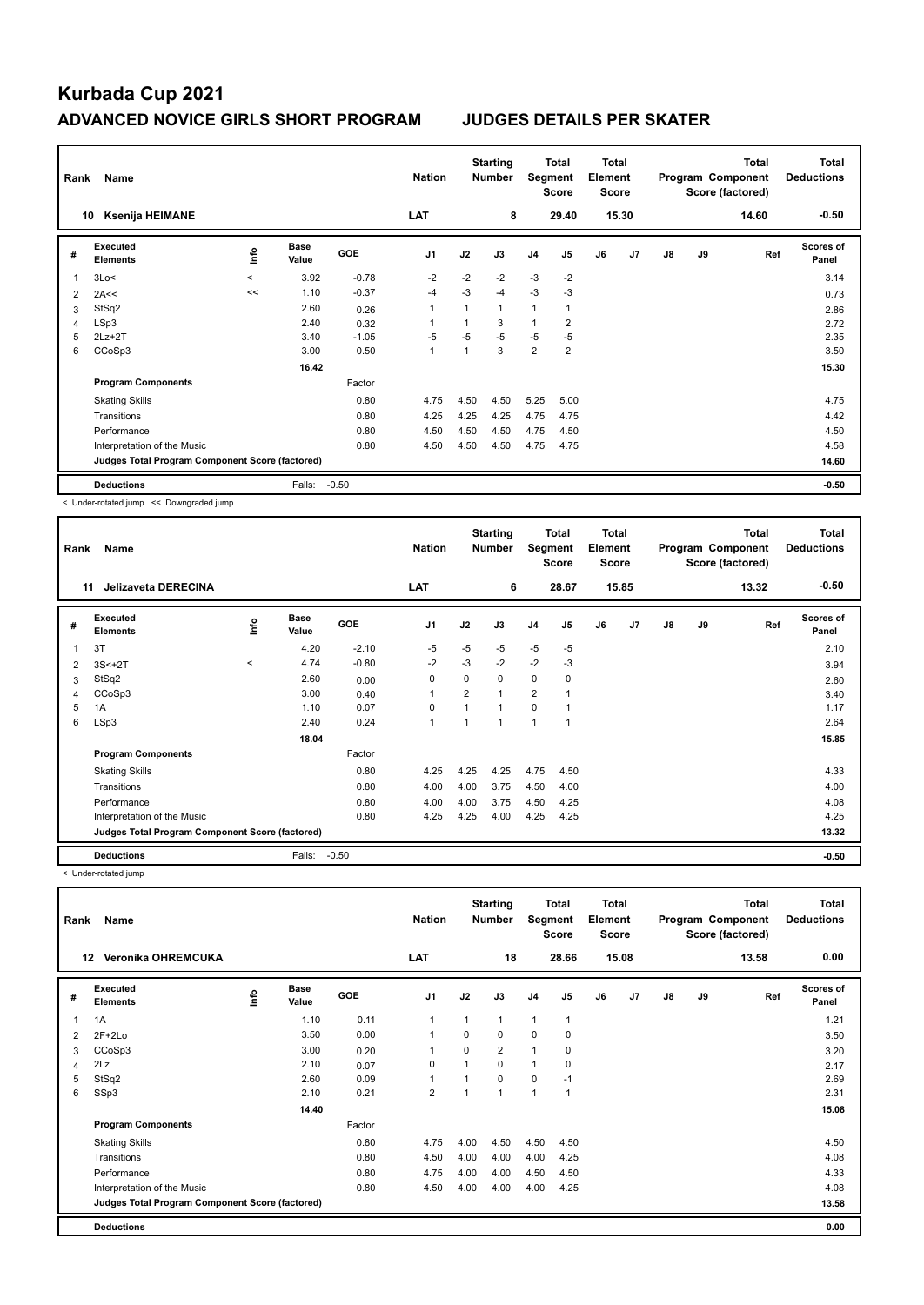| Rank | Name                                            |              |                      |            | <b>Nation</b>           |      | <b>Starting</b><br><b>Number</b> | Segment        | Total<br><b>Score</b> | <b>Total</b><br>Element<br><b>Score</b> |       |    |    | <b>Total</b><br>Program Component<br>Score (factored) |     | Total<br><b>Deductions</b> |
|------|-------------------------------------------------|--------------|----------------------|------------|-------------------------|------|----------------------------------|----------------|-----------------------|-----------------------------------------|-------|----|----|-------------------------------------------------------|-----|----------------------------|
|      | Viktorija LANGE<br>13                           |              |                      |            | LAT                     |      | 21                               |                | 27.85                 |                                         | 15.13 |    |    | 13.72                                                 |     | $-1.00$                    |
| #    | <b>Executed</b><br><b>Elements</b>              | ۴ů           | <b>Base</b><br>Value | <b>GOE</b> | J <sub>1</sub>          | J2   | J3                               | J <sub>4</sub> | J <sub>5</sub>        | J6                                      | J7    | J8 | J9 | <b>Bonus</b>                                          | Ref | <b>Scores of</b><br>Panel  |
|      | 2Ab                                             | b            | 3.30                 | $-0.33$    | -1                      | $-1$ | 0                                | $-1$           | $-2$                  |                                         |       |    |    | 1.00                                                  |     | 3.97                       |
| 2    | LSp1                                            |              | 1.50                 | $-0.05$    | 0                       | 0    | $\mathbf{1}$                     | $-1$           | $-1$                  |                                         |       |    |    |                                                       |     | 1.45                       |
| 3    | 3T<                                             | $\prec$      | 3.36                 | $-1.68$    | $-5$                    | -5   | $-5$                             | $-5$           | -5                    |                                         |       |    |    |                                                       |     | 1.68                       |
| 4    | StSq2                                           |              | 2.60                 | 0.17       | 2                       | 0    | 0                                | 1              |                       |                                         |       |    |    |                                                       |     | 2.77                       |
| 5    | 3Lo<+COMBO                                      | $\checkmark$ | 3.92                 | $-1.96$    | $-5$                    | $-5$ | $-5$                             | $-5$           | -5                    |                                         |       |    |    |                                                       |     | 1.96                       |
| 6    | CCoSp3                                          |              | 3.00                 | 0.30       | $\overline{\mathbf{c}}$ | 1    | 0                                | 1              |                       |                                         |       |    |    |                                                       |     | 3.30                       |
|      |                                                 |              | 17.68                |            |                         |      |                                  |                |                       |                                         |       |    |    |                                                       |     | 15.13                      |
|      | <b>Program Components</b>                       |              |                      | Factor     |                         |      |                                  |                |                       |                                         |       |    |    |                                                       |     |                            |
|      | <b>Skating Skills</b>                           |              |                      | 0.80       | 4.50                    | 4.00 | 3.75                             | 4.50           | 4.50                  |                                         |       |    |    |                                                       |     | 4.33                       |
|      | Transitions                                     |              |                      | 0.80       | 4.25                    | 4.00 | 3.50                             | 4.50           | 4.00                  |                                         |       |    |    |                                                       |     | 4.08                       |
|      | Performance                                     |              |                      | 0.80       | 4.50                    | 4.50 | 3.50                             | 4.25           | 4.25                  |                                         |       |    |    |                                                       |     | 4.33                       |
|      | Interpretation of the Music                     |              |                      | 0.80       | 4.75                    | 4.50 | 3.50                             | 4.50           | 4.25                  |                                         |       |    |    |                                                       |     | 4.42                       |
|      | Judges Total Program Component Score (factored) |              |                      |            |                         |      |                                  |                |                       |                                         |       |    |    |                                                       |     | 13.72                      |
|      | <b>Deductions</b>                               |              | Falls:               | $-1.00$    |                         |      |                                  |                |                       |                                         |       |    |    |                                                       |     | $-1.00$                    |

< Under-rotated jump b Bonus Point for jump added to the element score

| Rank | Name                                            |      |                      |            | <b>Nation</b>  |          | <b>Starting</b><br><b>Number</b> | Segment        | <b>Total</b><br><b>Score</b> | Total<br>Element<br><b>Score</b> |       |               |    | <b>Total</b><br>Program Component<br>Score (factored) | Total<br><b>Deductions</b> |
|------|-------------------------------------------------|------|----------------------|------------|----------------|----------|----------------------------------|----------------|------------------------------|----------------------------------|-------|---------------|----|-------------------------------------------------------|----------------------------|
|      | <b>Miriama SOSINA</b><br>14                     |      |                      |            | <b>LAT</b>     |          | 9                                |                | 27.75                        |                                  | 14.77 |               |    | 12.98                                                 | 0.00                       |
| #    | Executed<br><b>Elements</b>                     | lnfo | <b>Base</b><br>Value | <b>GOE</b> | J <sub>1</sub> | J2       | J3                               | J <sub>4</sub> | J <sub>5</sub>               | J6                               | J7    | $\mathsf{J}8$ | J9 | Ref                                                   | <b>Scores of</b><br>Panel  |
| 1    | 1A                                              |      | 1.10                 | 0.11       | $\overline{1}$ |          | $\overline{ }$                   | $\mathbf 0$    | $\overline{1}$               |                                  |       |               |    |                                                       | 1.21                       |
| 2    | SSp3                                            |      | 2.10                 | 0.21       | $\overline{1}$ |          | 1                                | 1              | 1                            |                                  |       |               |    |                                                       | 2.31                       |
| 3    | StSq2                                           |      | 2.60                 | 0.00       | $\overline{2}$ | $\Omega$ | $\Omega$                         | 0              | 0                            |                                  |       |               |    |                                                       | 2.60                       |
| 4    | $2F+2T$                                         |      | 3.10                 | $-0.06$    | $-1$           | 0        | $\Omega$                         | 0              | $-1$                         |                                  |       |               |    |                                                       | 3.04                       |
| 5    | 2Lz                                             |      | 2.10                 | 0.21       | $\overline{1}$ |          | $\overline{2}$                   | $\mathbf{1}$   |                              |                                  |       |               |    |                                                       | 2.31                       |
| 6    | CCoSp3                                          |      | 3.00                 | 0.30       | $\overline{2}$ |          | 1                                | 1              | 0                            |                                  |       |               |    |                                                       | 3.30                       |
|      |                                                 |      | 14.00                |            |                |          |                                  |                |                              |                                  |       |               |    |                                                       | 14.77                      |
|      | <b>Program Components</b>                       |      |                      | Factor     |                |          |                                  |                |                              |                                  |       |               |    |                                                       |                            |
|      | <b>Skating Skills</b>                           |      |                      | 0.80       | 4.50           | 4.00     | 4.00                             | 4.25           | 4.00                         |                                  |       |               |    |                                                       | 4.08                       |
|      | Transitions                                     |      |                      | 0.80       | 4.25           | 3.75     | 4.00                             | 3.75           | 3.75                         |                                  |       |               |    |                                                       | 3.83                       |
|      | Performance                                     |      |                      | 0.80       | 4.75           | 3.75     | 4.25                             | 4.50           | 4.00                         |                                  |       |               |    |                                                       | 4.25                       |
|      | Interpretation of the Music                     |      |                      | 0.80       | 4.50           | 4.00     | 4.25                             | 4.00           | 3.75                         |                                  |       |               |    |                                                       | 4.08                       |
|      | Judges Total Program Component Score (factored) |      |                      |            |                |          |                                  |                |                              |                                  |       |               |    |                                                       | 12.98                      |

**Deductions 0.00 Total Deductions Total Program Component Score (factored) Total Element Score Total Segment Score Starting Rank Name Nation Number # Executed Elements Base Value GOE J1 J2 J3 J4 J5 J6 J7 J8 J9 Scores of Panel** 1 1.30 -0.52 -4 -4 -5 -4 -4 **Ref**  3T<< << 0.78 **Info 15 Polina VORONKO LAT 16 27.27 13.55 13.72 0.00** 2 CCoSp3 3.00 0.60 2 2 0 2 2 3.60  $3$  1A 1.10 0.04 0 0 1 1 0 1.14 4 StSq1 1.80 0.00 1 0 0 0 0 1.80 5 2Lz+2Lo 3.80 0.21 1 1 0 1 1 4.01 6 LSp2 1.90 0.32 2 1 1 2 2 2.22  **12.90** 13.55 **Program Components**  Skating Skills **4.75 a.10** 4.75 4.75 4.75 4.75 4.50 Factor 0.80 4.50 Transitions 0.80 4.50 3.75 3.25 4.25 4.25 4.08 Performance 0.80 4.75 4.00 3.50 4.75 4.25 4.33 Interpretation of the Music 0.80 4.50 4.00 3.50 4.50 4.25 4.25 **Deductions 0.00 Judges Total Program Component Score (factored) 13.72**

<< Downgraded jump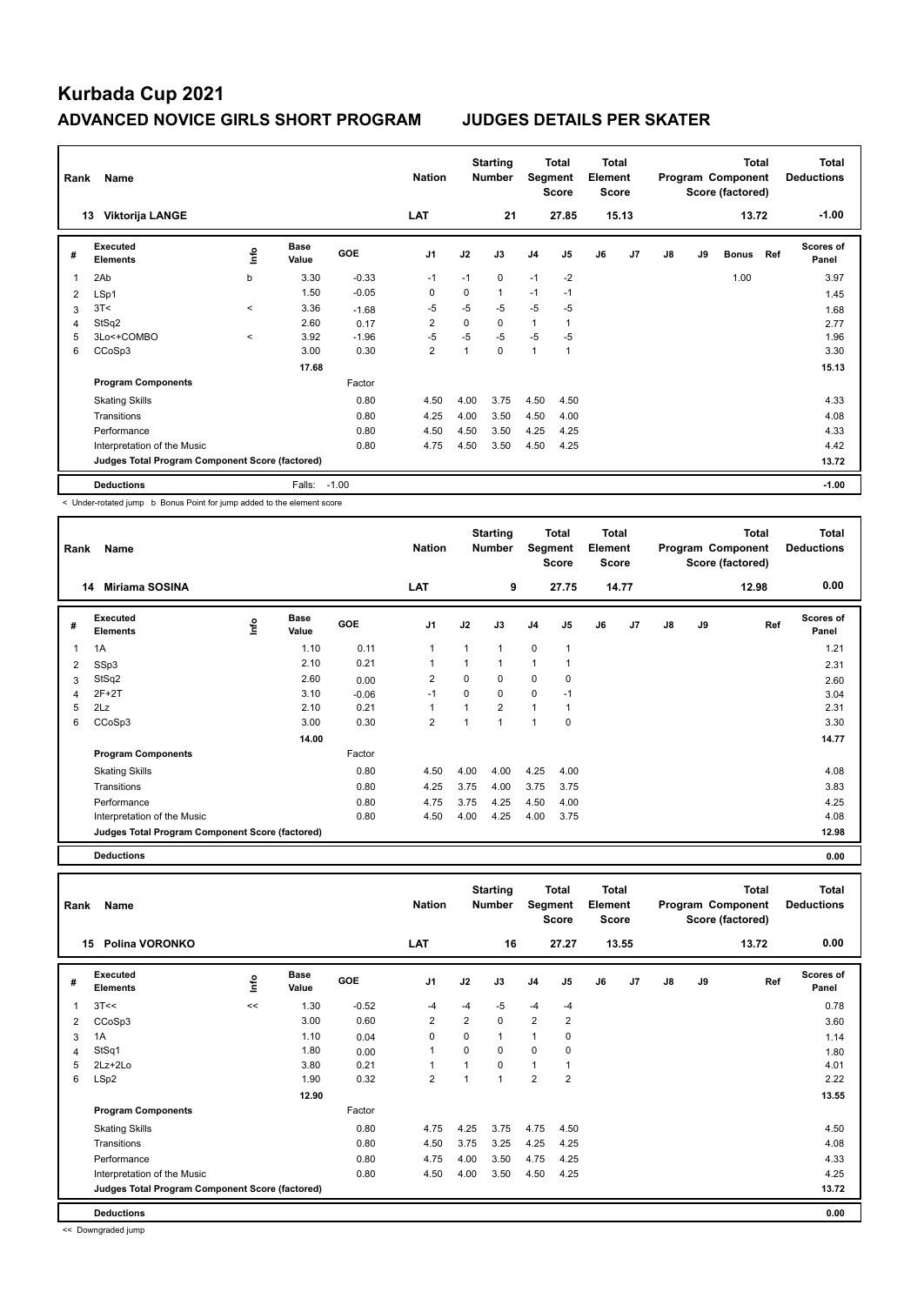Factor

Interpretation of the Music 0.80 4.75 3.50 3.50 4.25 4.00

| Rank | Name                                            |      |                      |            | <b>Nation</b>  |              | <b>Starting</b><br><b>Number</b> |                | <b>Total</b><br>Segment<br><b>Score</b> | <b>Total</b><br>Element<br>Score        |                |               |    | <b>Total</b><br>Program Component<br>Score (factored) | <b>Total</b><br><b>Deductions</b> |
|------|-------------------------------------------------|------|----------------------|------------|----------------|--------------|----------------------------------|----------------|-----------------------------------------|-----------------------------------------|----------------|---------------|----|-------------------------------------------------------|-----------------------------------|
|      | Simona KUPLA<br>16                              |      |                      |            | LAT            |              | $\overline{2}$                   |                | 26.67                                   |                                         | 13.15          |               |    | 13.52                                                 | 0.00                              |
| #    | <b>Executed</b><br><b>Elements</b>              | ١nfo | <b>Base</b><br>Value | GOE        | J <sub>1</sub> | J2           | J3                               | J <sub>4</sub> | J5                                      | J6                                      | J <sub>7</sub> | $\mathsf{J}8$ | J9 | Ref                                                   | Scores of<br>Panel                |
| 1    | $2Lz + 2T$                                      |      | 3.40                 | 0.00       | 0              | 0            | 0                                | $-1$           | $\pmb{0}$                               |                                         |                |               |    |                                                       | 3.40                              |
| 2    | 1A                                              |      | 1.10                 | 0.07       | $\mathbf 0$    | $\mathbf{1}$ | $\mathbf 0$                      | $\mathbf{1}$   | $\mathbf{1}$                            |                                         |                |               |    |                                                       | 1.17                              |
| 3    | CSp2                                            |      | 1.80                 | 0.18       | 1              | 1            | 0                                | $\mathbf{1}$   | $\mathbf{1}$                            |                                         |                |               |    |                                                       | 1.98                              |
| 4    | 2F                                              |      | 1.80                 | 0.00       | 0              | $\mathbf 0$  | $\mathbf 0$                      | $\mathbf{1}$   | 0                                       |                                         |                |               |    |                                                       | 1.80                              |
| 5    | StSq1                                           |      | 1.80                 | 0.00       | 1              | 0            | $\Omega$                         | $\Omega$       | 0                                       |                                         |                |               |    |                                                       | 1.80                              |
| 6    | CCoSp3                                          |      | 3.00                 | 0.00       | 0              | 0            | $\mathbf{1}$                     | 0              | 0                                       |                                         |                |               |    |                                                       | 3.00                              |
|      |                                                 |      | 12.90                |            |                |              |                                  |                |                                         |                                         |                |               |    |                                                       | 13.15                             |
|      | <b>Program Components</b>                       |      |                      | Factor     |                |              |                                  |                |                                         |                                         |                |               |    |                                                       |                                   |
|      | <b>Skating Skills</b>                           |      |                      | 0.80       | 4.50           | 4.00         | 4.00                             | 4.50           | 4.50                                    |                                         |                |               |    |                                                       | 4.33                              |
|      | Transitions                                     |      |                      | 0.80       | 4.25           | 3.75         | 3.50                             | 4.25           | 4.25                                    |                                         |                |               |    |                                                       | 4.08                              |
|      | Performance                                     |      |                      | 0.80       | 4.75           | 4.00         | 3.75                             | 4.25           | 4.25                                    |                                         |                |               |    |                                                       | 4.17                              |
|      | Interpretation of the Music                     |      |                      | 0.80       | 4.50           | 4.00         | 3.75                             | 4.50           | 4.50                                    |                                         |                |               |    |                                                       | 4.33                              |
|      | Judges Total Program Component Score (factored) |      |                      |            |                |              |                                  |                |                                         |                                         |                |               |    |                                                       | 13.52                             |
|      | <b>Deductions</b>                               |      |                      |            |                |              |                                  |                |                                         |                                         |                |               |    |                                                       | 0.00                              |
|      |                                                 |      |                      |            |                |              |                                  |                |                                         |                                         |                |               |    |                                                       |                                   |
| Rank | Name                                            |      |                      |            | <b>Nation</b>  |              | <b>Starting</b><br><b>Number</b> |                | <b>Total</b><br>Segment<br><b>Score</b> | <b>Total</b><br>Element<br><b>Score</b> |                |               |    | <b>Total</b><br>Program Component<br>Score (factored) | <b>Total</b><br><b>Deductions</b> |
|      | Jelizaveta TIMOFEJEVA<br>17                     |      |                      |            | LAT            |              | 23                               |                | 24.94                                   |                                         | 12.60          |               |    | 12.34                                                 | 0.00                              |
| #    | Executed<br><b>Elements</b>                     | ١nf٥ | <b>Base</b><br>Value | <b>GOE</b> | J <sub>1</sub> | J2           | J3                               | J <sub>4</sub> | J5                                      | J6                                      | J7             | J8            | J9 | Ref                                                   | Scores of<br>Panel                |
| 1    | 1A                                              |      | 1.10                 | 0.00       | 0              | 0            | $\mathbf 0$                      | 0              | 0                                       |                                         |                |               |    |                                                       | 1.10                              |

 SSp2 1.60 0.11 1 0 0 1 1 1.71 2Lz  $2.10$   $-0.07$   $0$   $0$   $0$   $-1$   $-1$   $2.03$  2F+2Lo 3.50 -0.54 -3 -3 -3 -2 -3 2.96 CCoSp3 3.00 0.00 0 0 0 0 0 3.00 StSq1 1.80 0.00 1 0 0 0 -1 1.80

Skating Skills 4.50 3.50 3.75 4.00 4.25 0.80 4.00

Transitions 0.80 4.25 3.25 3.50 3.75 3.75 3.67 Performance 1.80 1.80 4.50 3.75 3.25 4.00 3.75 3.25 4.00 3.75 3.83 Anterpretation of the Music 3.83 4.00 4.75 3.50 4.25 4.00 3.92

**Judges Total Program Component Score (factored) 12.34**

 **13.10 12.60**

**Deductions 0.00**

**Program Components** 

| Rank | Name                                            |             |                      |         | <b>Nation</b>  |      | <b>Starting</b><br><b>Number</b> | Segment        | Total<br><b>Score</b> | <b>Total</b><br>Element<br><b>Score</b> |       |               |    | <b>Total</b><br>Program Component<br>Score (factored) | <b>Total</b><br><b>Deductions</b> |
|------|-------------------------------------------------|-------------|----------------------|---------|----------------|------|----------------------------------|----------------|-----------------------|-----------------------------------------|-------|---------------|----|-------------------------------------------------------|-----------------------------------|
| 18   | Anastasija ARTJUSINA                            |             |                      |         | <b>LAT</b>     |      | 13                               |                | 24.72                 |                                         | 12.98 |               |    | 11.74                                                 | 0.00                              |
| #    | Executed<br><b>Elements</b>                     | <b>Info</b> | <b>Base</b><br>Value | GOE     | J <sub>1</sub> | J2   | J3                               | J <sub>4</sub> | J <sub>5</sub>        | J6                                      | J7    | $\mathsf{J}8$ | J9 | Ref                                                   | Scores of<br>Panel                |
| 1    | 1A                                              |             | 1.10                 | 0.00    | 0              | 0    | 0                                | 0              | 0                     |                                         |       |               |    |                                                       | 1.10                              |
| 2    | $2F+2Lo$                                        |             | 3.50                 | 0.00    | 0              | 0    | 0                                | 0              | 0                     |                                         |       |               |    |                                                       | 3.50                              |
| 3    | CCoSp3                                          |             | 3.00                 | 0.30    |                | 1    | 0                                | $\mathbf{1}$   |                       |                                         |       |               |    |                                                       | 3.30                              |
| 4    | 2Lzq                                            | q           | 2.10                 | $-0.42$ | $-2$           | $-2$ | $-2$                             | $-2$           | $-2$                  |                                         |       |               |    |                                                       | 1.68                              |
| 5    | StSq1                                           |             | 1.80                 | 0.00    | 0              | 0    | 0                                | 0              | $-1$                  |                                         |       |               |    |                                                       | 1.80                              |
| 6    | SSp2                                            |             | 1.60                 | 0.00    | $\mathbf 0$    | 0    | 0                                | $\mathbf 0$    | $-1$                  |                                         |       |               |    |                                                       | 1.60                              |
|      |                                                 |             | 13.10                |         |                |      |                                  |                |                       |                                         |       |               |    |                                                       | 12.98                             |
|      | <b>Program Components</b>                       |             |                      | Factor  |                |      |                                  |                |                       |                                         |       |               |    |                                                       |                                   |
|      | <b>Skating Skills</b>                           |             |                      | 0.80    | 3.75           | 3.50 | 3.50                             | 3.75           | 3.75                  |                                         |       |               |    |                                                       | 3.67                              |
|      | Transitions                                     |             |                      | 0.80    | 3.75           | 3.25 | 3.25                             | 3.50           | 3.50                  |                                         |       |               |    |                                                       | 3.42                              |
|      | Performance                                     |             |                      | 0.80    | 4.00           | 3.75 | 3.25                             | 4.00           | 3.75                  |                                         |       |               |    |                                                       | 3.83                              |
|      | Interpretation of the Music                     |             |                      | 0.80    | 4.00           | 3.75 | 3.50                             | 3.75           | 3.75                  |                                         |       |               |    |                                                       | 3.75                              |
|      | Judges Total Program Component Score (factored) |             |                      |         |                |      |                                  |                |                       |                                         |       |               |    |                                                       | 11.74                             |
|      | <b>Deductions</b>                               |             |                      |         |                |      |                                  |                |                       |                                         |       |               |    |                                                       | 0.00                              |

q Jump landed on the quarter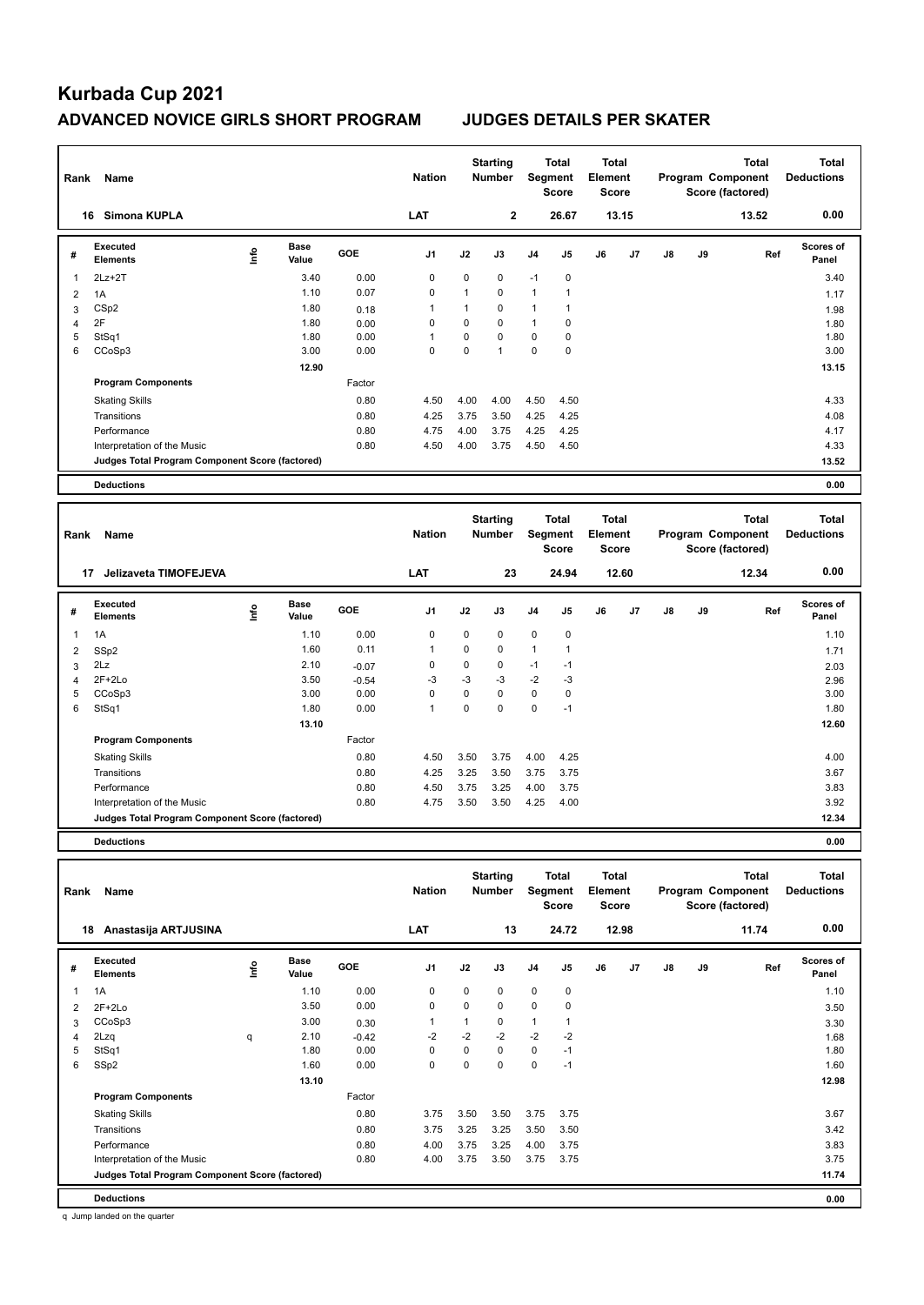| Rank | Name                                            |      |                      |            | <b>Nation</b> |          | <b>Starting</b><br><b>Number</b> | Segment        | <b>Total</b><br><b>Score</b> | <b>Total</b><br>Element<br><b>Score</b> |       |               |    | <b>Total</b><br>Program Component<br>Score (factored) | <b>Total</b><br><b>Deductions</b> |
|------|-------------------------------------------------|------|----------------------|------------|---------------|----------|----------------------------------|----------------|------------------------------|-----------------------------------------|-------|---------------|----|-------------------------------------------------------|-----------------------------------|
| 19   | <b>Anna DOMANICKA</b>                           |      |                      |            | LAT           |          | 10                               |                | 22.69                        |                                         | 10.61 |               |    | 12.58                                                 | $-0.50$                           |
| #    | Executed<br><b>Elements</b>                     | ١nf٥ | <b>Base</b><br>Value | <b>GOE</b> | J1            | J2       | J3                               | J <sub>4</sub> | J5                           | J6                                      | J7    | $\mathsf{J}8$ | J9 | Ref                                                   | <b>Scores of</b><br>Panel         |
| 1    | 2F                                              |      | 1.80                 | $-0.24$    | 0             | $-3$     | $-1$                             | $-1$           | $-2$                         |                                         |       |               |    |                                                       | 1.56                              |
| 2    | StSq2                                           |      | 2.60                 | 0.00       | $\mathbf{1}$  | 0        | 0                                | $\mathbf 0$    | 0                            |                                         |       |               |    |                                                       | 2.60                              |
| 3    | CCoSp3                                          |      | 3.00                 | 0.00       | 0             | 0        | 0                                | 0              | 0                            |                                         |       |               |    |                                                       | 3.00                              |
| 4    | 2Lz+COMBO                                       |      | 2.10                 | $-1.05$    | $-5$          | $-5$     | $-5$                             | $-5$           | $-5$                         |                                         |       |               |    |                                                       | 1.05                              |
| 5    | 1A                                              |      | 1.10                 | 0.00       | $\Omega$      | $\Omega$ | $\Omega$                         | $\mathbf 0$    | $\mathbf 0$                  |                                         |       |               |    |                                                       | 1.10                              |
| 6    | SSp1                                            |      | 1.30                 | 0.00       | $\mathbf 0$   | $\Omega$ | 0                                | 1              | $\mathbf 0$                  |                                         |       |               |    |                                                       | 1.30                              |
|      |                                                 |      | 11.90                |            |               |          |                                  |                |                              |                                         |       |               |    |                                                       | 10.61                             |
|      | <b>Program Components</b>                       |      |                      | Factor     |               |          |                                  |                |                              |                                         |       |               |    |                                                       |                                   |
|      | <b>Skating Skills</b>                           |      |                      | 0.80       | 4.25          | 4.00     | 3.75                             | 4.25           | 4.00                         |                                         |       |               |    |                                                       | 4.08                              |
|      | Transitions                                     |      |                      | 0.80       | 4.00          | 3.75     | 3.50                             | 4.00           | 3.75                         |                                         |       |               |    |                                                       | 3.83                              |
|      | Performance                                     |      |                      | 0.80       | 4.00          | 3.75     | 3.75                             | 4.00           | 3.75                         |                                         |       |               |    |                                                       | 3.83                              |
|      | Interpretation of the Music                     |      |                      | 0.80       | 4.00          | 4.00     | 3.75                             | 4.25           | 4.00                         |                                         |       |               |    |                                                       | 4.00                              |
|      | Judges Total Program Component Score (factored) |      |                      |            |               |          |                                  |                |                              |                                         |       |               |    |                                                       | 12.58                             |
|      | <b>Deductions</b>                               |      | Falls:               | $-0.50$    |               |          |                                  |                |                              |                                         |       |               |    |                                                       | $-0.50$                           |
|      |                                                 |      |                      |            |               |          | <b>Starting</b>                  |                | Total                        | Total                                   |       |               |    | <b>Total</b>                                          | <b>Total</b>                      |

| Rank | Name                                            |      |                      |            | <b>Nation</b>  |      | <b>Starting</b><br><b>Number</b> | Segment        | Total<br>Score | Total<br>Element<br><b>Score</b> |       |    |    | Total<br>Program Component<br>Score (factored) | Total<br><b>Deductions</b> |
|------|-------------------------------------------------|------|----------------------|------------|----------------|------|----------------------------------|----------------|----------------|----------------------------------|-------|----|----|------------------------------------------------|----------------------------|
|      | <b>Albina APAKOVA</b><br>20                     |      |                      |            | <b>LAT</b>     |      | 3                                |                | 22.05          |                                  | 10.35 |    |    | 12.20                                          | $-0.50$                    |
| #    | Executed<br><b>Elements</b>                     | ١nf٥ | <b>Base</b><br>Value | <b>GOE</b> | J <sub>1</sub> | J2   | J3                               | J <sub>4</sub> | J5             | J6                               | J7    | J8 | J9 | Ref                                            | Scores of<br>Panel         |
| 1    | 2F                                              |      | 1.80                 | $-0.30$    | $-1$           | $-1$ | $-2$                             | $-2$           | $-2$           |                                  |       |    |    |                                                | 1.50                       |
| 2    | 2A<<                                            | <<   | 1.10                 | $-0.55$    | $-5$           | $-5$ | $-5$                             | $-5$           | $-5$           |                                  |       |    |    |                                                | 0.55                       |
| 3    | CCoSp1                                          |      | 2.00                 | $-0.20$    | $-2$           | $-1$ | $-1$                             | $-1$           | $-1$           |                                  |       |    |    |                                                | 1.80                       |
| 4    | StSq1                                           |      | 1.80                 | 0.00       | 0              | 0    | $-1$                             | $\mathbf 0$    | $\mathbf 0$    |                                  |       |    |    |                                                | 1.80                       |
| 5    | $2Lz+2T$                                        |      | 3.40                 | 0.00       | 0              | 0    | $-1$                             | $\mathbf 0$    | 0              |                                  |       |    |    |                                                | 3.40                       |
| 6    | SSp1                                            |      | 1.30                 | 0.00       | 0              | 1    | 0                                | 0              | 0              |                                  |       |    |    |                                                | 1.30                       |
|      |                                                 |      | 11.40                |            |                |      |                                  |                |                |                                  |       |    |    |                                                | 10.35                      |
|      | <b>Program Components</b>                       |      |                      | Factor     |                |      |                                  |                |                |                                  |       |    |    |                                                |                            |
|      | <b>Skating Skills</b>                           |      |                      | 0.80       | 3.75           | 3.75 | 3.50                             | 4.50           | 4.25           |                                  |       |    |    |                                                | 3.92                       |
|      | Transitions                                     |      |                      | 0.80       | 3.50           | 3.50 | 3.50                             | 4.00           | 4.00           |                                  |       |    |    |                                                | 3.67                       |
|      | Performance                                     |      |                      | 0.80       | 3.50           | 3.75 | 3.50                             | 4.25           | 4.25           |                                  |       |    |    |                                                | 3.83                       |
|      | Interpretation of the Music                     |      |                      | 0.80       | 3.50           | 3.75 | 3.75                             | 4.00           | 4.25           |                                  |       |    |    |                                                | 3.83                       |
|      | Judges Total Program Component Score (factored) |      |                      |            |                |      |                                  |                |                |                                  |       |    |    |                                                | 12.20                      |
|      | <b>Deductions</b>                               |      | Falls:               | $-0.50$    |                |      |                                  |                |                |                                  |       |    |    |                                                | $-0.50$                    |

<< Downgraded jump